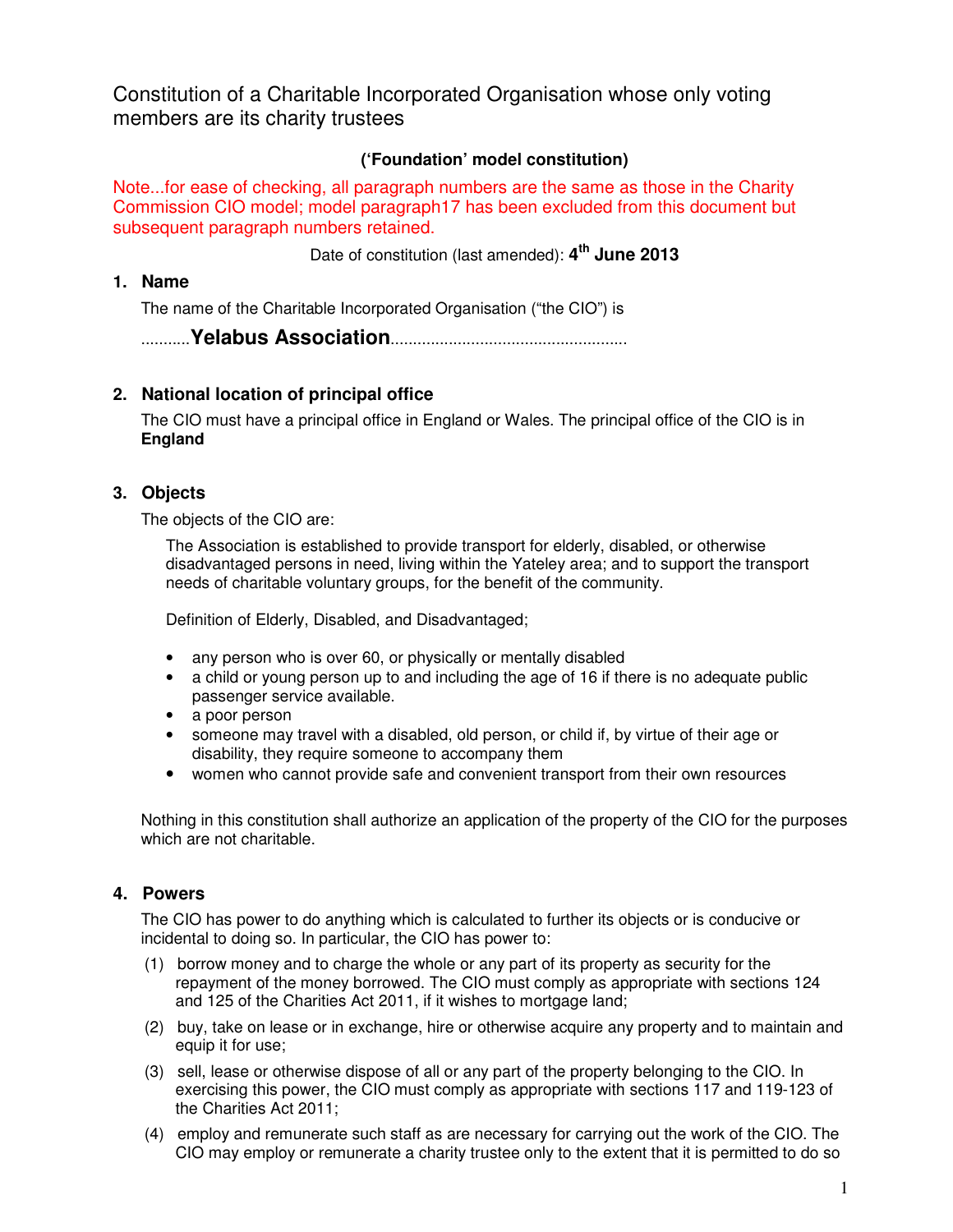by clause 6 (Benefits and payments to charity trustees and connected persons) and provided it complies with the conditions of that clause;

(5) deposit or invest funds, employ a professional fund-manager, and arrange for the investments or other property of the CIO to be held in the name of a nominee, in the same manner and subject to the same conditions as the trustees of a trust are permitted to do by the Trustee Act 2000.

## **5. Application of income and property**

- (1) The income and property of the CIO must be applied solely towards the promotion of the objects.
	- (a) A charity trustee is entitled to be reimbursed from the property of the CIO or may pay out of such property reasonable expenses properly incurred by him or her when acting on behalf of the CIO.
	- (b) A charity trustee may benefit from trustee indemnity insurance cover purchased at the CIO's expense in accordance with, and subject to the conditions in, section 189 of the Charities Act 2011.
- (2) None of the income or property of the CIO may be paid or transferred directly or indirectly by way of dividend, bonus or otherwise by way of profit to any member of the CIO.
- (3) Nothing in this clause shall prevent a charity trustee or connected person receiving any benefit or payment which is authorised by Clause 6.

#### **6. Benefits and payments to charity trustees and connected persons**

#### **(1) General provisions**

No charity trustee or connected person may:

- (a) buy or receive any goods or services from the CIO on terms preferential to those applicable to members of the public;
- (b) sell goods, services, or any interest in land to the CIO;
- (c) be employed by, or receive any remuneration from, the CIO;
- (d) receive any other financial benefit from the CIO;

unless the payment or benefit is permitted by sub-clause (2) of this clause or authorized by the court or the Charity Commission ("the Commission"). In this clause, a "financial benefit" means a benefit, direct or indirect, which is either money or has a monetary value.

#### **(2) Scope and powers permitting trustees' or connected persons' benefits**

- (a) A charity trustee or connected person may receive a benefit from the CIO as a beneficiary provided that it is available generally to the beneficiaries of the CIO.
- (b) A charity trustee or connected person may enter into a contract for the supply of services, or of goods that are supplied in connection with the provision of services, to the CIO where that is permitted in accordance with, and subject to the conditions in, sections 185 to 188 of the Charities Act 2011.
- (c) Subject to sub-clause (3) of this clause a charity trustee or connected person may provide the CIO with goods that are not supplied in connection with services provided to the CIO by the charity trustee or connected person.
- (d) A charity trustee or connected person may receive interest on money lent to the CIO at a reasonable and proper rate which must be not more than the Bank of England bank rate (also known as the base rate).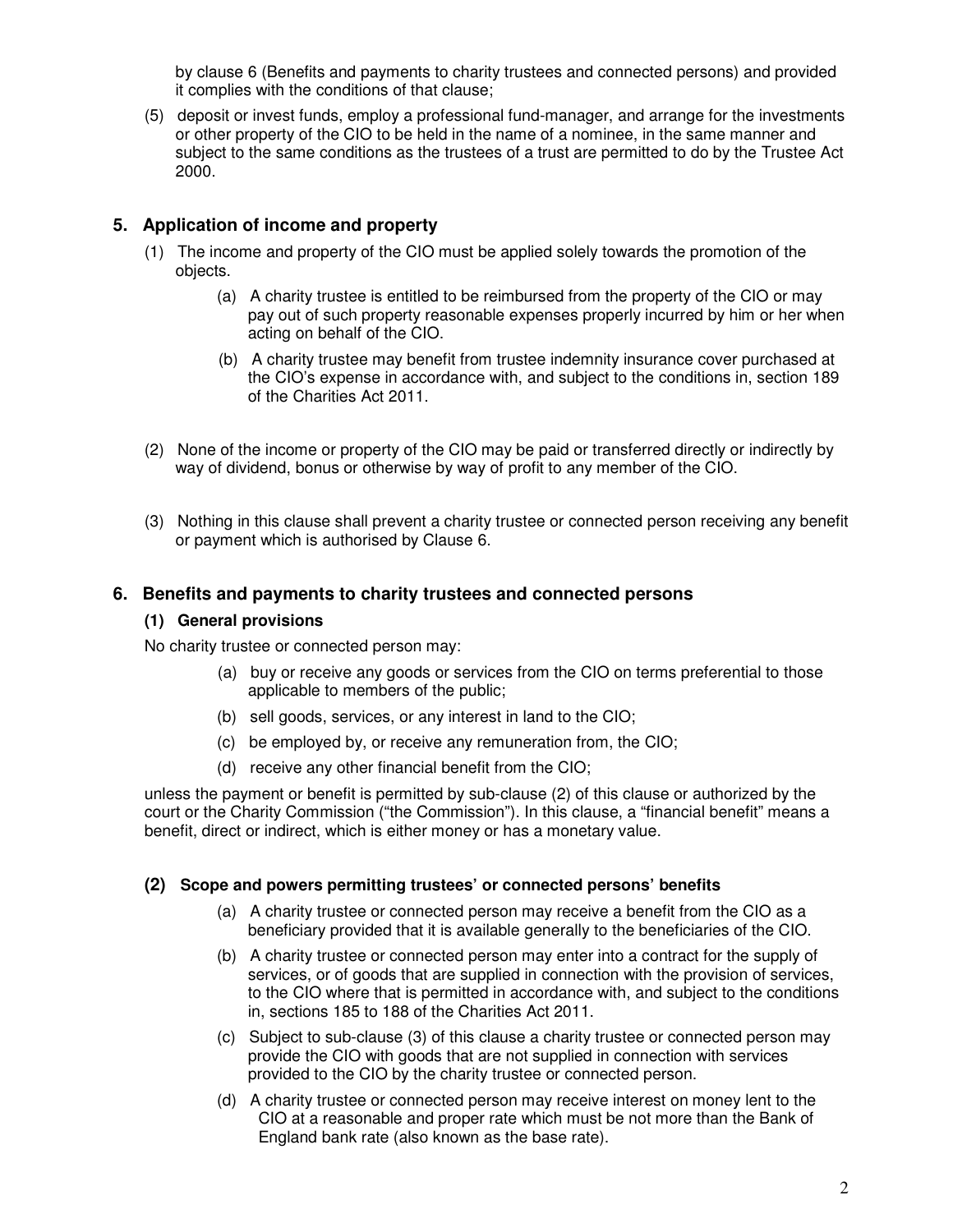- (e) A charity trustee or connected person may receive rent for premises let by the trustee or connected person to the CIO. The amount of the rent and the other terms of the lease must be reasonable and proper. The charity trustee concerned must withdraw from any meeting at which such a proposal or the rent or other terms of the lease are under discussion.
- (f) A charity trustee or connected person may take part in the normal trading and fundraising activities of the CIO on the same terms as members of the public.

### **(3) Payment for supply of goods only – controls**

The CIO and its charity trustees may only rely upon the authority provided by sub-clause (2)(c) of this clause if each of the following conditions is satisfied:

- (a) The amount or maximum amount of the payment for the goods is set out in a written agreement between the CIO and the charity trustee or connected person supplying the goods ("the supplier").
- (b) The amount or maximum amount of the payment for the goods does not exceed what is reasonable in the circumstances for the supply of the goods in question.
- (c) The other charity trustees are satisfied that it is in the best interests of the CIO to contract with the supplier rather than with someone who is not a charity trustee or connected person. In reaching that decision the charity trustees must balance the advantage of contracting with a charity trustee or connected person against the disadvantages of doing so.
- (d) The supplier is absent from the part of any meeting at which there is discussion of the proposal to enter into a contract or arrangement with him or her or it with regard to the supply of goods to the CIO.
- (e) The supplier does not vote on any such matter and is not to be counted when calculating whether a quorum of charity trustees is present at the meeting.
- (f) The reason for their decision is recorded by the charity trustees in the minute book.
- (g) A majority of the charity trustees then in office are not in receipt of remuneration or payments authorised by clause 6.
- (4) In sub-clauses (2) and (3) of this clause:
	- (a) "the CIO" includes any company in which the CIO:
		- (i) holds more than 50% of the shares; or
		- (ii) controls more than 50% of the voting rights attached to the shares; or
		- (iii) has the right to appoint one or more directors to the board of the company;
	- (b) "connected person" includes any person within the definition set out in clause 30 (Interpretation);

#### **7. Conflicts of interest and conflicts of loyalty**

A charity trustee must:

- (1) declare the nature and extent of any interest, direct or indirect, which he or she has in a proposed transaction or arrangement with the CIO or in any transaction or arrangement entered into by the CIO which has not previously been declared; and
- (2) absent himself or herself from any discussions of the charity trustees in which it is possible that a conflict of interest will arise between his or her duty to act solely in the interests of the CIO and any personal interest (including but not limited to any financial interest).

Any charity trustee absenting himself or herself from any discussions in accordance with this clause must not vote or be counted as part of the quorum in any decision of the charity trustees on the matter.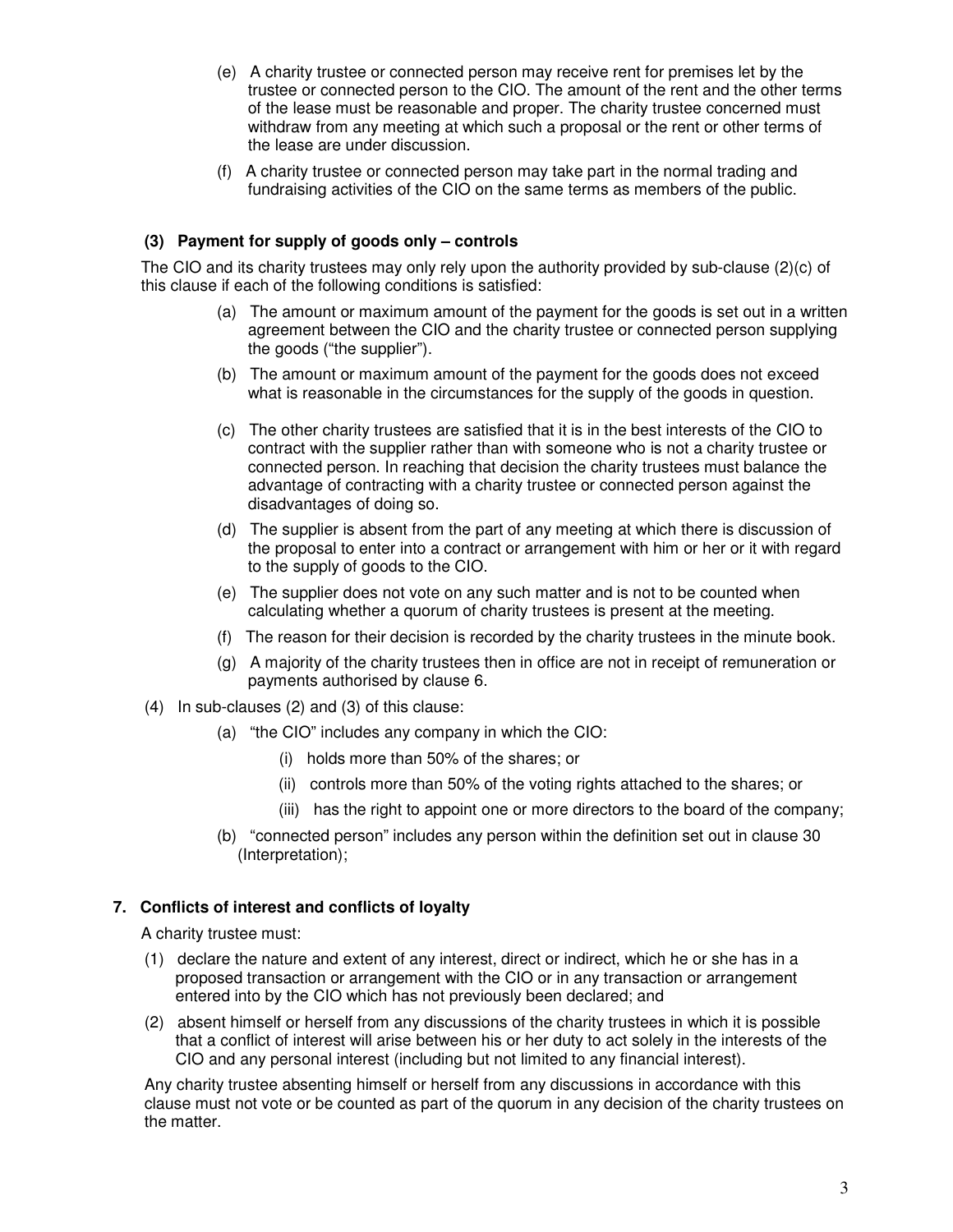# **8. Liability of members to contribute to the assets of the CIO if it is wound up**

If the CIO is wound up, the members of the CIO have no liability to contribute to its assets and no personal responsibility for settling its debts and liabilities.

# **9. Charity trustees**

#### **(1) Functions and duties of charity trustees**

The charity trustees shall manage the affairs of the CIO and may for that purpose exercise all the powers of the CIO. It is the duty of each charity trustee :

- (a) to exercise his or her powers and to perform his or her functions in his or her capacity as a trustee of the CIO in the way he or she decides in good faith would be most likely to further the purposes of the CIO; and
- (b) to exercise, in the performance of those functions, such care and skill as is reasonable in the circumstances having regard in particular to:
	- (i) any special knowledge or experience that he or she has or holds himself or herself out as having; and,
	- (ii) if he or she acts as a charity trustee of the CIO in the course of a business or profession, to any special knowledge or experience that it is reasonable to expect of a person acting in the course of that kind of business or profession.

#### **(2) Eligibility for trusteeship**

- (a) Every charity trustee must be a natural person.
- (b) No individual may be appointed as a charity trustee of the CIO:
	- if he or she is under the age of 16 years; or•
	- if he or she would automatically cease to hold office under the provisions of clause 12(1)(e).
- (c) No one is entitled to act as a charity trustee whether on appointment or on any reappointment until he or she has expressly acknowledged, in whatever way the charity trustees decide, his or her acceptance of the office of charity trustee.
- (d) At least one of the trustees of the CIO must be 18 years of age or over. If there is no trustee aged at least 18 years, the remaining trustees may only act to call a meeting of the charity trustees, or appoint a new charity trustee.

#### **(3) Number of charity trustees**

There must be at least **three** charity trustees. If the number falls below this minimum, the remaining trustee or trustees may act only to call a meeting of the charity trustees, or appoint a new charity trustee.

#### **(4) First charity trustees**

The first charity trustees are as follows,–

**Andy Whitaker, Beryl James, Lawrence Smith, Maureen Ayres, Margaret Claydon, John Ellis**

#### **10. Appointment of charity trustees**

- (1) Apart from the first charity trustees, every trustee must be appointed by a resolution passed at a properly convened meeting of the charity trustees.
- (2) In selecting individuals for appointment as charity trustees, the charity trustees must have regard to the skills, knowledge and experience needed for the effective administration of the CIO.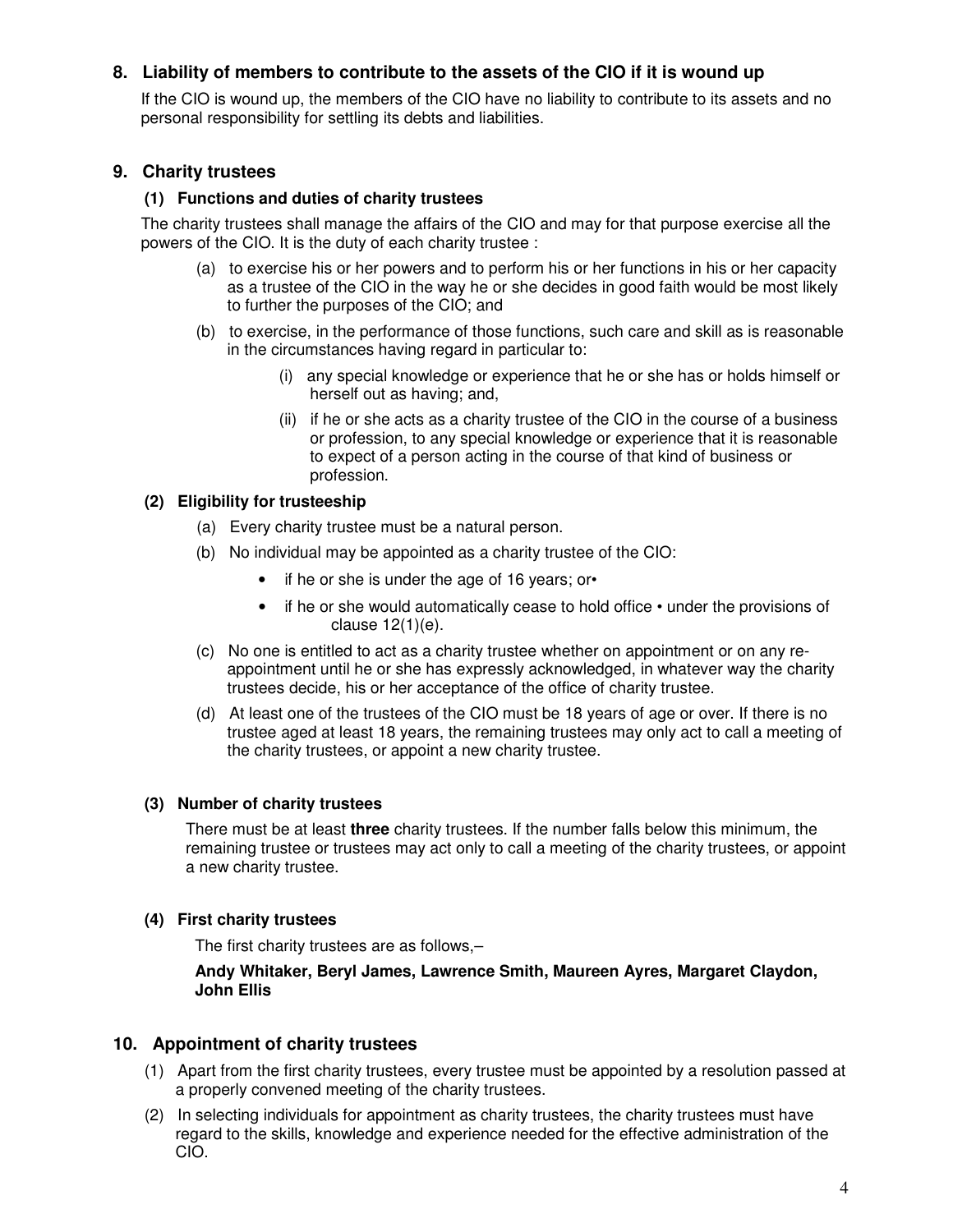# **11. Information for new charity trustees**

The charity trustees will make available to each new charity trustee, on or before his or her first appointment:

- (a) a copy of the current version of this constitution; and
- (b) a copy of the CIO's latest Trustees' Annual Report and statement of accounts.

### **12. Retirement and removal of charity trustees**

- (1) A charity trustee ceases to hold office if he or she:
	- (a) retires by notifying the CIO in writing (but only if enough charity trustees will remain in office when the notice of resignation takes effect to form a quorum for meetings);
	- (b) is absent without the permission of the charity trustees from all their meetings held within a period of six months and the trustees resolve that his or her office be vacated;
	- (c) dies;
	- (d) becomes incapable by reason of mental disorder, illness or injury of managing and administering his or her own affairs; or
	- (e) is disqualified from acting as a charity trustee by virtue of sections 178-180 of the Charities Act 2011 (or any statutory re-enactment or modification of that provision).
- (2) Any person retiring as a charity trustee is eligible for reappointment.

### **13. Taking of decisions by charity trustees**

Any decision may be taken either:

- at a meeting of the charity trustees; or•
- by resolution in writing or electronic form agreed by all of the charity trustees, which may comprise either a single document or several documents containing the text of the resolution in like form to each of which one or more charity trustees has signified their agreement.

#### **14. Delegation by charity trustees**

- (1) The charity trustees may delegate any of their powers or functions to a committee or committees, and, if they do, they shall determine the terms and conditions on which the delegation is made. The charity trustees may at any time alter those terms and conditions, or revoke the delegation.
- (2) This power is in addition to the power of delegation in the General Regulations and any other power of delegation available to the charity trustees, but is subject to the following requirements:
	- (a) a committee may consist of two or more persons, but at least one member of each committee must be a charity trustee;
	- (b) the acts and proceedings of any committee must be brought to the attention of the charity trustees as a whole as soon as is reasonably practicable; and
	- (c) the charity trustees shall from time to time review the arrangements which they have made for the delegation of their powers.

#### **15. Meetings of charity trustees**

- **(1) Calling meetings** 
	- (a) Any charity trustee may call a meeting of the charity trustees.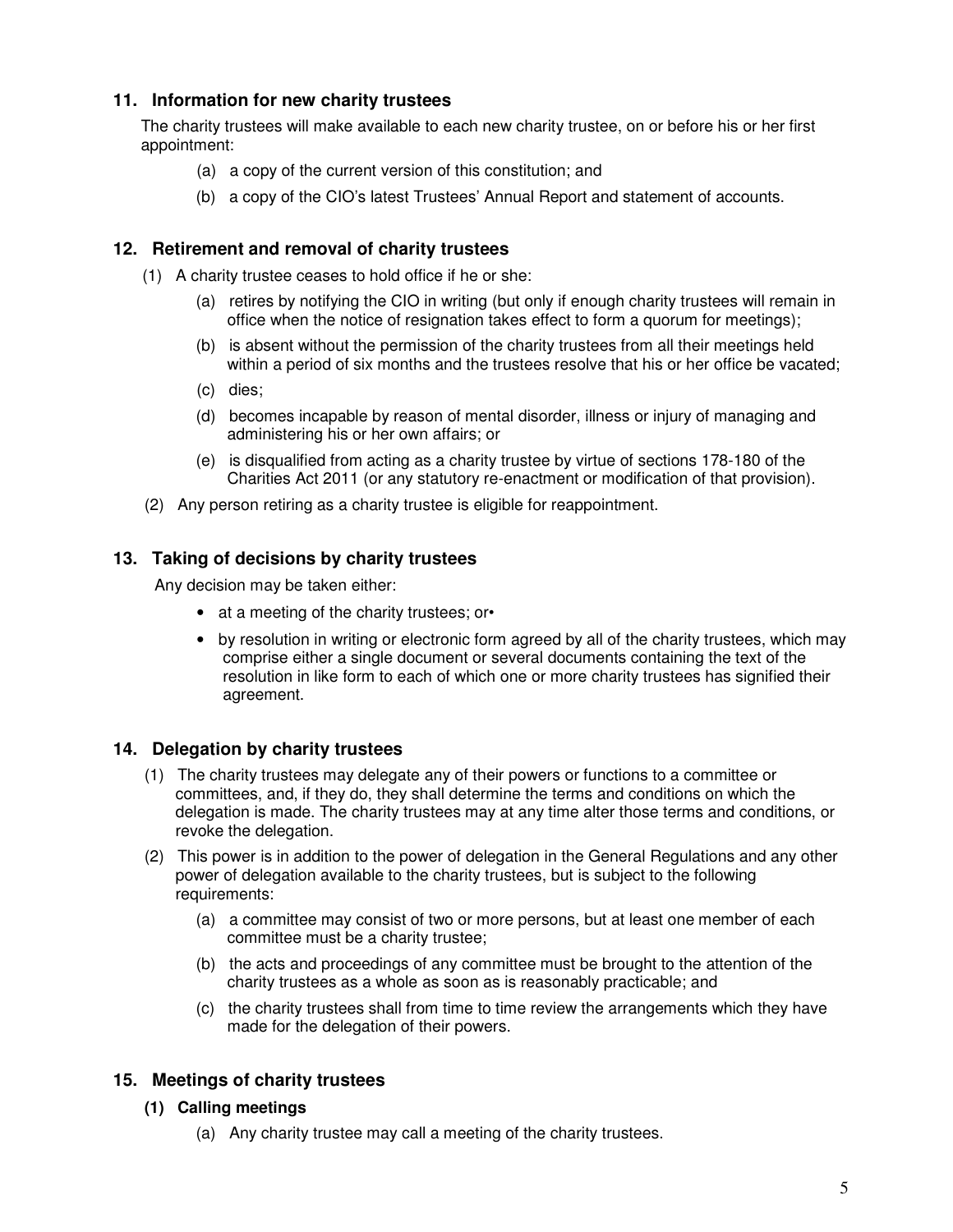(b) Subject to that, the charity trustees shall decide how their meetings are to be called, and what notice is required.

## **(2) Chairing of meetings**

The charity trustees may appoint one of their number to chair their meetings and may at any time revoke such appointment. If no-one has been so appointed, or if the person appointed is unwilling to preside or is not present within 10 minutes after the time of the meeting, the charity trustees present may appoint one of their number to chair that meeting.

### **(3) Procedure at meetings**

- (a) No decision shall be taken at a meeting unless a quorum is present at the time when the decision is taken. The quorum is two charity trustees, or the number nearest to one third of the total number of charity trustees, whichever is greater, or such larger number as the charity trustees may decide from time to time. A charity trustee shall not be counted in the quorum present when any decision is made about a matter upon which he or she is not entitled to vote.
- (b) Questions arising at a meeting shall be decided by a majority of those eligible to vote.
- (c) In the case of an equality of votes, the person who chairs the meeting shall have a second or casting vote.

#### **(4) Participation in meetings by electronic means**

- (a) A meeting may be held by suitable electronic means agreed by the charity trustees in which each participant may communicate with all the other participants.
- (b) Any charity trustee participating at a meeting by suitable electronic means agreed by the charity trustees in which a participant or participants may communicate with all the other participants shall qualify as being present at the meeting.
- (c) Meetings held by electronic means must comply with rules for meetings, including chairing and the taking of minutes.

# **16. Membership of the CIO**

- (1) The members of the CIO shall be its charity trustees for the time being. The only persons eligible to be members of the CIO are its charity trustees. Membership of the CIO cannot be transferred to anyone else.
- (2) Any member and charity trustee who ceases to be a charity trustee automatically ceases to be a member of the CIO.

#### **18. Decisions which must be made by the members of the CIO**

- (1) Any decision to:
	- (a) amend the constitution of the CIO;
	- (b) amalgamate the CIO with, or transfer its undertaking to, one or more other CIOs, in accordance with the Charities Act 2011; or
	- (c) wind up or dissolve the CIO (including transferring its business to any other charity)

must be made by a resolution of the members of the CIO (rather than a resolution of the charity trustees).

- (2) Decisions of the members may be made either:
	- (a) by resolution at a general meeting; or
	- (b) by resolution in writing, in accordance with sub-clause (4) of this clause.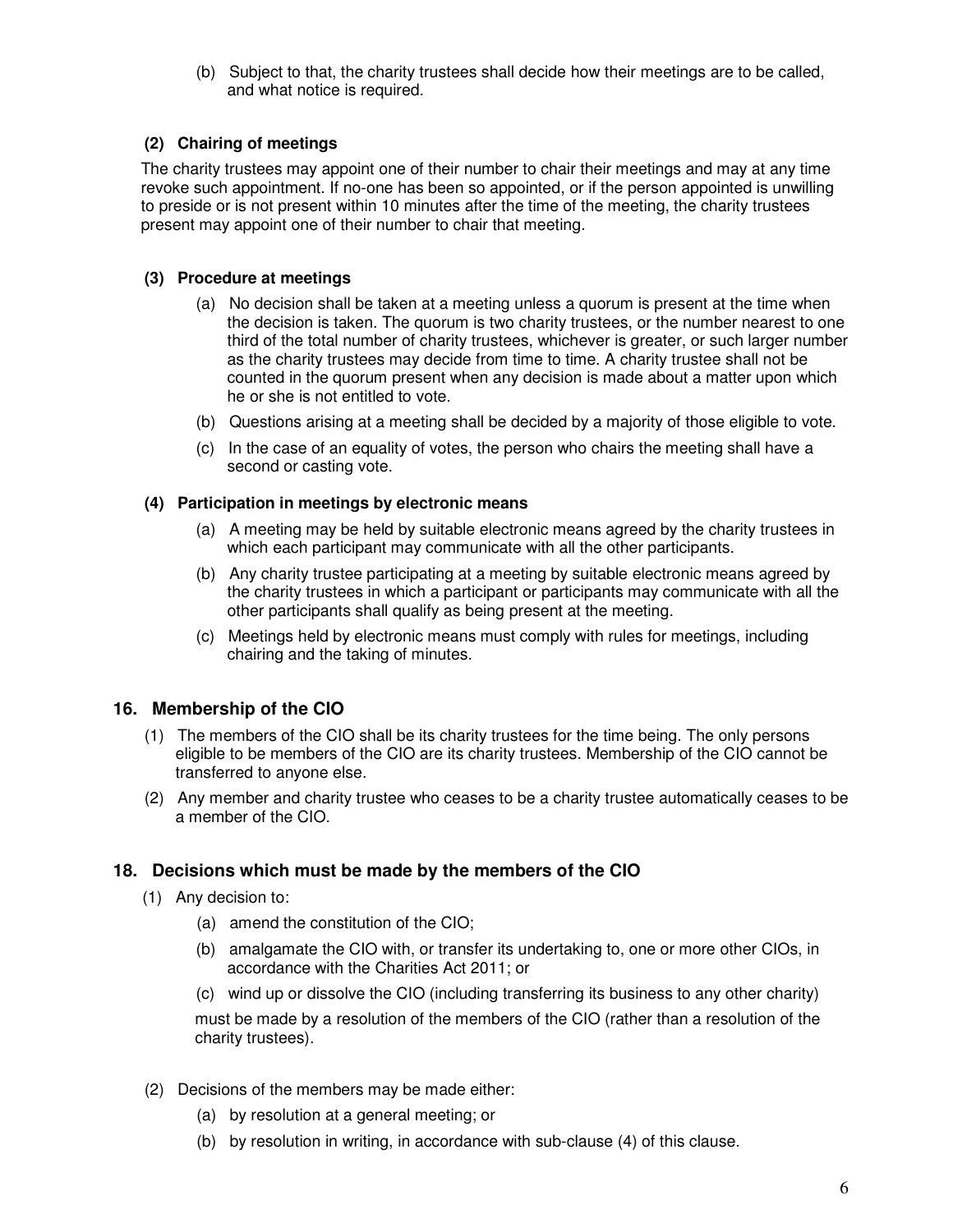- (3) Any decision specified in sub-clause (1) of this clause must be made in accordance with the provisions of clause 28 (amendment of constitution), clause 29 (Voluntary winding up or dissolution), or the provisions of the Charities Act 2011, the General Regulations or the Dissolution Regulations as applicable. Those provisions require the resolution to be agreed by a 75% majority of those members voting at a general meeting, or agreed by all members in writing.
- (4) Except where a resolution in writing must be agreed by all the members, such a resolution may be agreed by a simple majority of all the members who are entitled to vote on it. Such a resolution shall be effective provided that:
	- (a) a copy of the proposed resolution has been sent to all the members eligible to vote; and
	- (b) the required majority of members has signified its agreement to the resolution in a document or documents which are received at the principal office within the period of 28 days beginning with the circulation date. The document signifying a member's agreement must be authenticated by their signature, by a statement of their identity accompanying the document, or in such other manner as the CIO has specified.

The resolution in writing may comprise several copies to which one or more members has signified their agreement. Eligibility to vote on the resolution is limited to members who are members of the CIO on the date when the proposal is first circulated.

# **19. General meetings of members**

### **(1) Calling of general meetings of members**

The charity trustees may designate any of their meetings as a general meeting of the members of the CIO. The purpose of such a meeting is to discharge any business which must by law be discharged by a resolution of the members of the CIO as specified in clause 18 (Decisions which must be made by the members of the CIO).

### **(2) Notice of general meetings of members**

- (a) The minimum period of notice required to hold a general meeting of the members of the CIO is **14 days**.
- (b) Except where a specified period of notice is strictly required by another clause in this constitution, by the Charities Act 2011 or by the General Regulations, a general meeting may be called by shorter notice if it is so agreed by a majority of the members of the CIO.
- (c) Proof that an envelope containing a notice was properly addressed, prepaid and posted; or that an electronic form of notice was properly addressed and sent, shall be conclusive evidence that the notice was given. Notice shall be deemed to be given 48 hours after it was posted or sent.
- (3) Procedure at general meetings of members

The provisions in clause 15 (2)-(4) governing the chairing of meetings, procedure at meetings and participation in meetings by electronic means apply to any general meeting of the members, with all references to trustees to be taken as references to members.

# **20. Saving provisions**

- (1) Subject to sub-clause (2) of this clause, all decisions of the charity trustees, or of a committee of charity trustees, shall be valid notwithstanding the participation in any vote of a charity trustee:
	- who was disqualified from holding office;
	- who had previously retired or who had been obliged by the constitution to vacate office;
	- who was not entitled to vote on the matter, whether by reason of a conflict of interest or otherwise;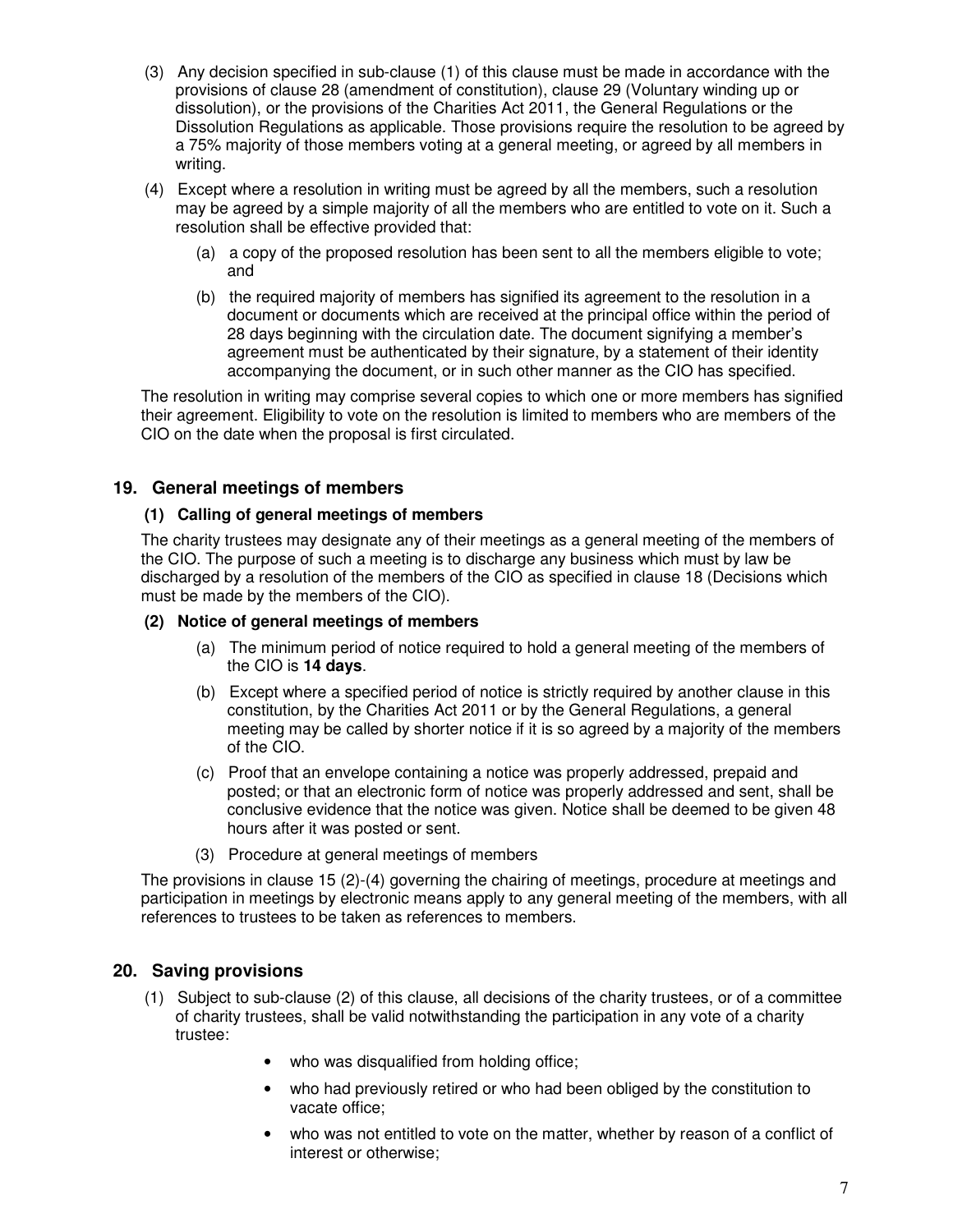if, without the vote of that charity trustee and that charity trustee being counted in the quorum, the decision has been made by a majority of the charity trustees at a quorate meeting.

(2) Sub-clause (1) of this clause does not permit a charity trustee to keep any benefit that may be conferred upon him or her by a resolution of the charity trustees or of a committee of charity trustees if, but for sub-clause (1), the resolution would have been void, or if the charity trustee has not complied with clause 7 (Conflicts of interest).

### **21. Execution of documents**

- (1) The CIO shall execute documents either by signature or by affixing its seal (if it has one)
- (2) A document is validly executed by signature if it is signed by at least two of the charity trustees.
- (3) If the CIO has a seal:
	- (a) it must comply with the provisions of the General Regulations; and
	- (b) the seal must only be used by the authority of the charity trustees or of a committee of charity trustees duly authorised by the charity trustees. The charity trustees may determine who shall sign any document to which the seal is affixed and unless otherwise so determined it shall be signed by two charity trustees.

### **22. Use of electronic communications**

#### **(1) General**

The CIO will comply with the requirements of the Communications Provisions in the General Regulations and in particular:

- (a) the requirement to provide within 21 days to any member on request a hard copy of any document or information sent to the member otherwise than in hard copy form;
- (b) any requirements to provide information to the Commission in a particular form or manner.

#### **(2) To the CIO**

Any member or charity trustee of the CIO may communicate electronically with the CIO to an address specified by the CIO for the purpose, so long as the communication is authenticated in a manner which is satisfactory to the CIO.

- **(3) By the CIO** 
	- (a) Any member or charity trustee of the CIO, by providing the CIO with his or her email address or similar, is taken to have agreed to receive communications from the CIO in electronic form at that address, unless the member has indicated to the CIO his or her unwillingness to receive such communications in that form.
	- (b) The charity trustees may, subject to compliance with any legal requirements, by means of publication on its website :
		- (i) provide the members with the notice referred to in clause 19(2) (Notice of general meetings);
		- (ii) give charity trustees notice of their meetings in accordance with clause 15(1) (Calling meetings)
		- (iii) submit any proposal to the members or charity trustees for decision by written resolution or postal vote in accordance with the CIO's powers under clause 18 (Members' decisions), 18(4) (Decisions taken by resolution in writing).
	- (c) The charity trustees must
		- (i) take reasonable steps to ensure that members and charity trustees are promptly notified of the publication of any such notice or proposal; and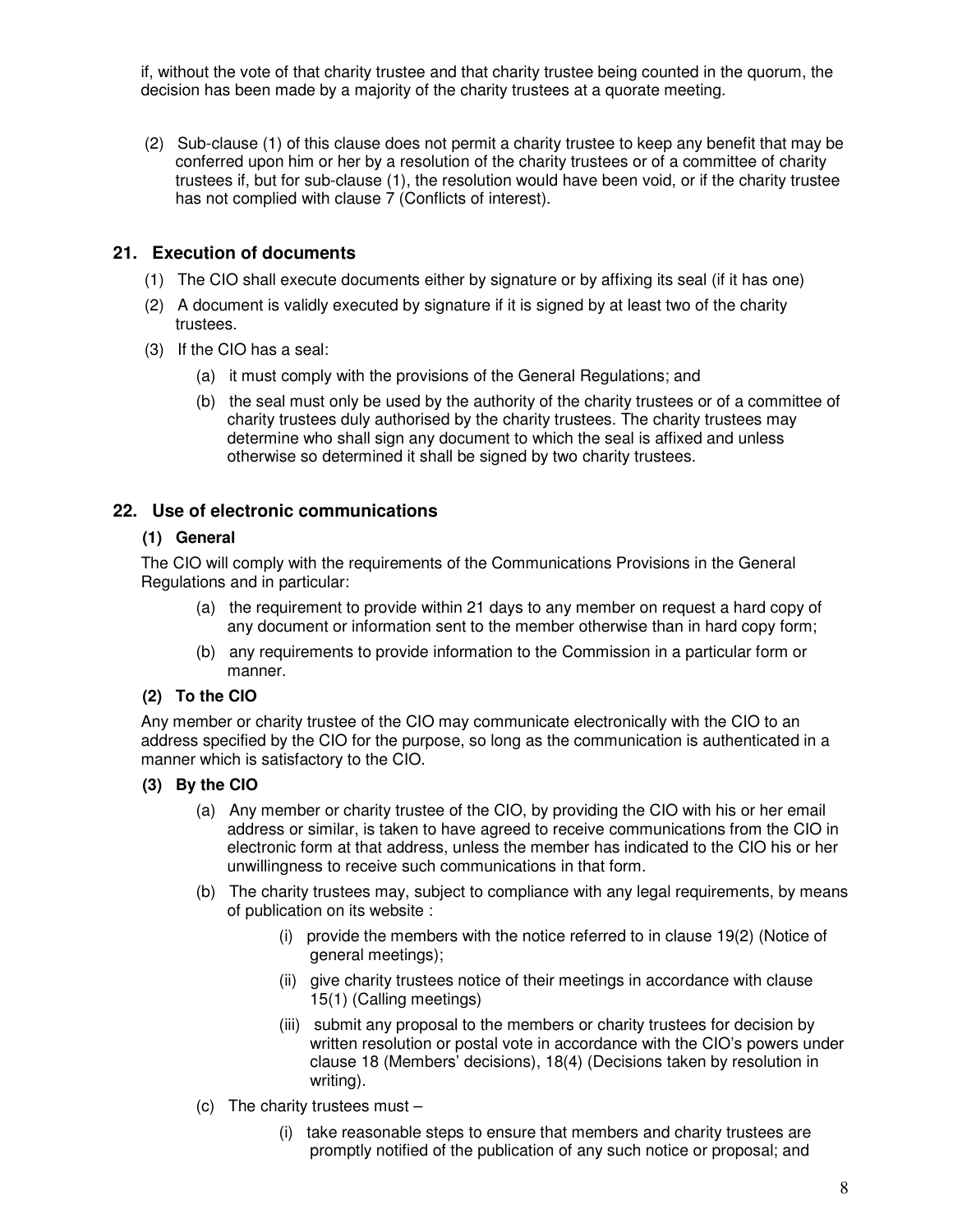(ii) send any such notice or proposal in hard copy form to any member or charity trustee who has not consented to receive communications in electronic form

# **23. Keeping of Registers**

The CIO must comply with its obligations under the General Regulations in relation to the keeping of, and provision of access to, a (combined) register of its members and charity trustees.

# **24. Minutes**

The charity trustees must keep minutes of all:

- (1) appointments of officers made by the charity trustees;
- (2) proceedings at general meetings of the CIO;
- (3) meetings of the charity trustees and committees of charity trustees including:
	- the names of the trustees present at the meeting;•
	- the decisions made at the meetings; and •
	- where appropriate the reasons for the decisions;
- (4) decisions made by the charity trustees otherwise than in meetings.

#### **25. Accounting records, accounts, annual reports and returns, register maintenance**

- (1) The charity trustees must comply with the requirements of the Charities Act 2011 with regard to the keeping of accounting records, to the preparation and scrutiny of statements of account, and to the preparation of annual reports and returns. The statements of account, reports and returns must be sent to the Charity Commission, regardless of the income of the CIO, within 10 months of the financial year end.
- (2) The charity trustees must comply with their obligation to inform the Commission within 28 days of any change in the particulars of the CIO entered on the Central Register of Charities.

# **26. Rules**

The charity trustees may from time to time make such reasonable and proper rules or byelaws as they may deem necessary or expedient for the proper conduct and management of the CIO, but such rules or bye laws must not be inconsistent with any provision of this constitution. Copies of any such rules or bye laws currently in force must be made available to any member of the CIO on request.

#### **27. Disputes**

If a dispute arises between members of the CIO about the validity or propriety of anything done by the members under this constitution, and the dispute cannot be resolved by agreement, the parties to the dispute must first try in good faith to settle the dispute by mediation before resorting to litigation.

# **28. Amendment of constitution**

As provided by sections 224-227 of the Charities Act 2011:

- (1) This constitution can only be amended:
	- (a) by resolution agreed in writing by all members of the CIO; or
	- (b) by a resolution passed by a 75% majority of those voting at a general meeting of the members of the CIO called in accordance with clause 19 (General meetings of members).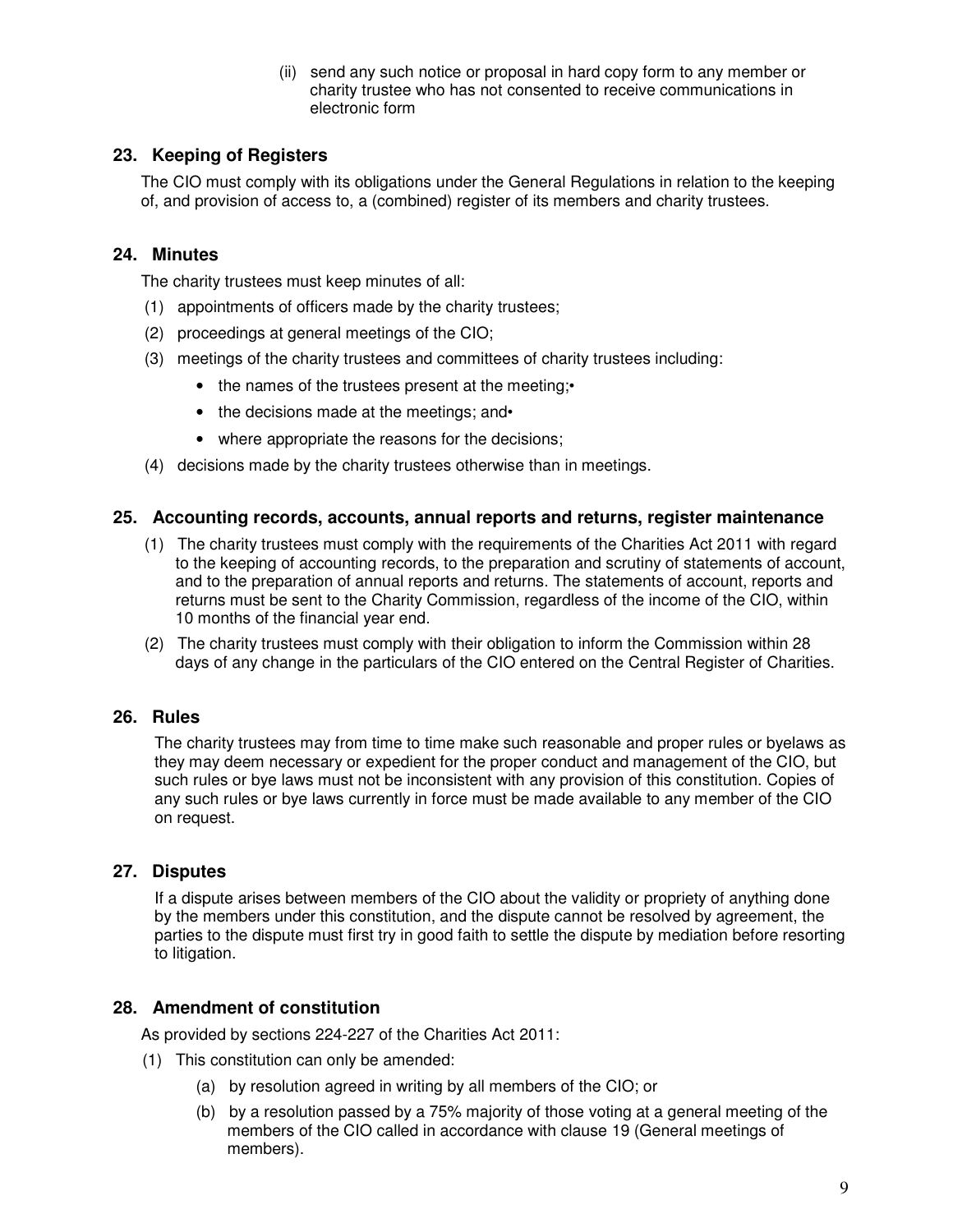- (2) Any alteration of clause 3 (Objects), clause 29 (Voluntary winding up or dissolution), this clause, or of any provision where the alteration would provide authorization for any benefit to be obtained by charity trustees or members of the CIO or persons connected with them, requires the prior written consent of the Charity Commission.
- (3) No amendment that is inconsistent with the provisions of the Charities Act 2011 or the General Regulations shall be valid.
- (4) A copy of every resolution amending the constitution, together with a copy of the CIO's constitution as amended must be sent to the Commission by the end of the period of 15 days beginning with the date of passing of the resolution, and the amendment does not take effect until it has been recorded in the Register of Charities.

# **29. Voluntary winding up or dissolution**

(1) As provided by the Dissolution Regulations, the CIO may be dissolved by resolution of its members. Any decision by the members to wind up or dissolve the CIO can only be made:

> (a) at a general meeting of the members of the CIO called in accordance with clause 19 (General meetings of members), of which not less than 14 days' notice has been given to those eligible to attend and vote:

- (i) by a resolution passed by a 75% majority of those voting, or
- (ii) by a resolution passed by decision taken without a vote and without any expression of dissent in response to the question put to the general meeting; or
- (b) by a resolution agreed in writing by all members of the CIO.
- (2) Subject to the payment of all the CIO's debts:
	- (a) Any resolution for the winding up of the CIO, or for the dissolution of the CIO without winding up, may contain a provision directing how any remaining assets of the CIO shall be applied.
	- (b) If the resolution does not contain such a provision, the charity trustees must decide how any remaining assets of the CIO shall be applied.
	- (c) In either case the remaining assets must be applied for charitable purposes the same as or similar to those of the CIO.
- (3) The CIO must observe the requirements of the Dissolution Regulations in applying to the Commission for the CIO to be removed from the Register of Charities, and in particular:
	- (a) the charity trustees must send with their application to the Commission:
		- (i) a copy of the resolution passed by the members of the CIO;
		- (ii) a declaration by the charity trustees that any debts and other liabilities of the CIO have been settled or otherwise provided for in full; and
		- (iii) a statement by the charity trustees setting out the way in which any property of the CIO has been or is to be applied prior to its dissolution in accordance with this constitution;
	- (b) the charity trustees must ensure that a copy of the application is sent within seven days to every member and employee of the CIO, and to any charity trustee of the CIO who was not privy to the application.
- (4) If the CIO is to be wound up or dissolved in any other circumstances, the provisions of the Dissolution Regulations must be followed.